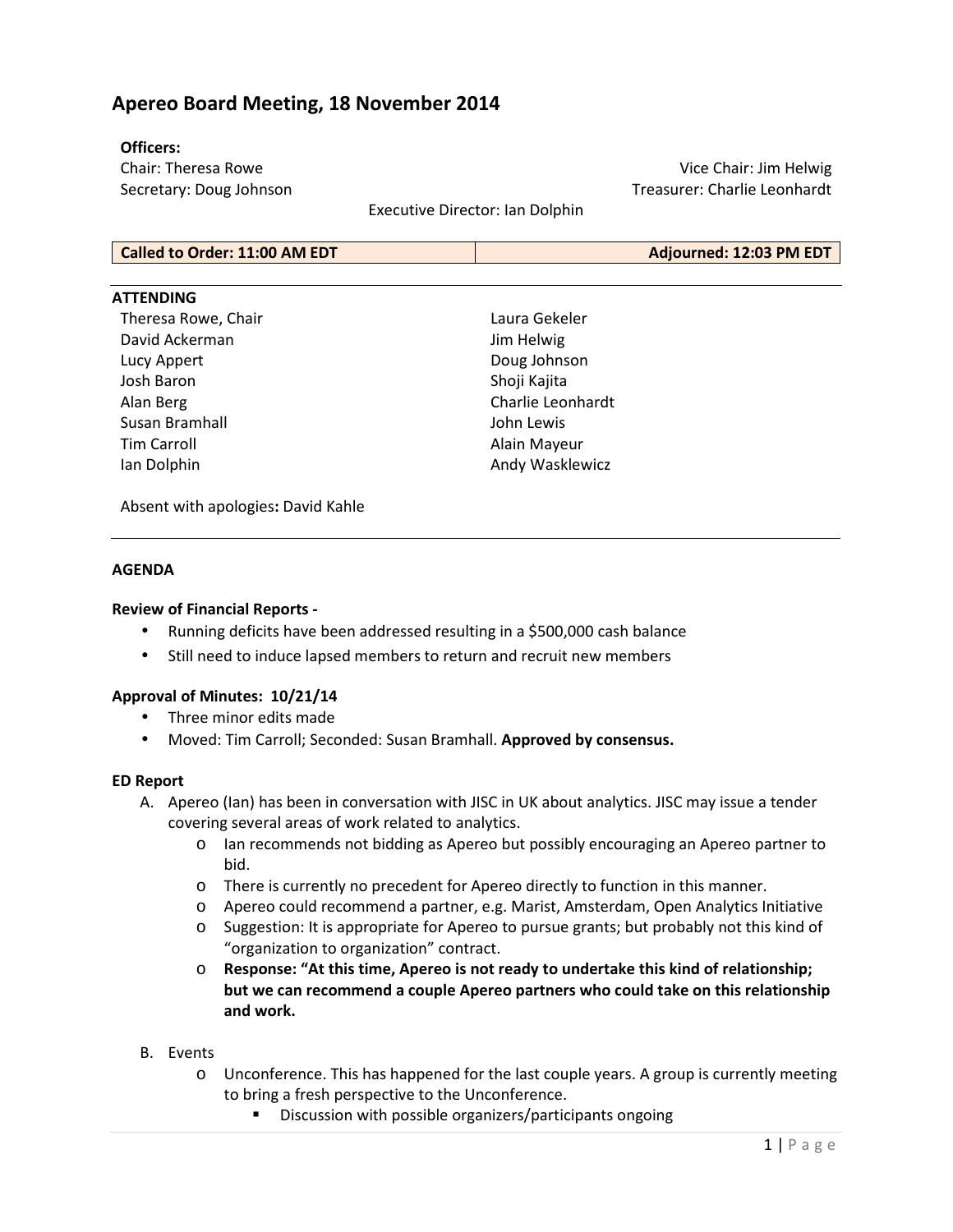- **Should this conference have same priority as main conference?**
- **•** Other event options may be considered, such as regional events or a virtual/hubbed event.
- o European Event
- o Main Conference
	- InCommon event may be added as "Identity Day"
	- **Analytics event may be created** 
		- Long conversation!
		- Aimed at C-level institutional administrators
		- Work with SoLAR, Open Academic Analytics Initiative
		- Possible model: European Analytics community functioning as an ongoing community of interest
	- Conference Theme
		- Possible idea: cross-conference theme that links conferences and creating a unified "direction" for the organization
		- Ian will collect ideas and suggestions from Board and will pass them along to Conference Planning Team
- C. Board Officer Elections
	- o December 1 Nominations due
	- o December 1-5 Candidates affirm willingness to stand
	- o December 8-12 Nominees circulated, votes cast (by email)
	- o December 16 Board call, announce results
	- o December 17 Public announcement of results
	- o Jenn from Concentra will take the lead organizing, communicating, and being point of contact

# **Pending Board Reports**

- Action Item: Subcommittee Membership Dues Structure (Ian, Doug, David, Charlie) o Almost has a meeting organized.
- Action Item: Subcommittee Leveraging HE Marketing programs & students (Josh Baron, Theresa Rowe, New Board member )
	- o Movement taking place in terms of developing marketing models.
- Action Item: Scorecard metrics for organizational health, leading to performance goals (Ian)

# **Participation Calendar:**

- o 12/16 Board Call
- o New Year Schedule to be announced

# **Adjournment:**

• **Moved:** David Ackerman **. Seconded:** Lucy Appert**. Meeting adjourned at 11:59 AM (EDT)**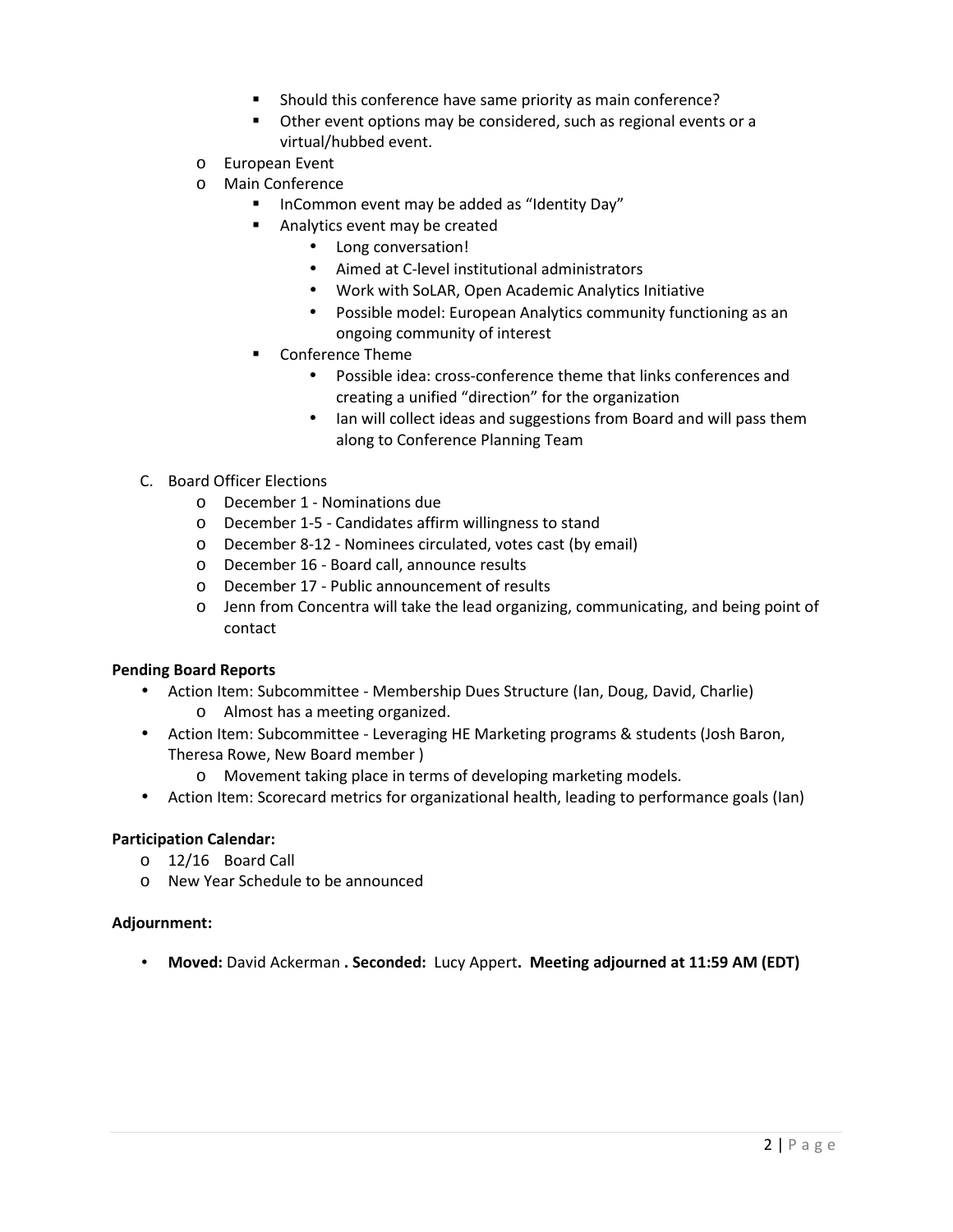# **Pending Action Items**

[Note: Recently completed Action Items are in **Brown** and will be removed I the next iteration of the Board Minutes]

- 1. **Executive Director Performance Goals** (21 January 2014)
	- Ian will draw up a draft set of performance goals; these shall be a topic of conversation for a future meeting. Theresa will approve the final set of goals.
	- Draft job description is now in review; performance goals will be drafted in light of the final job description. **[22 April 2014]**
	- Job description approved **[1 June 2014]**
- 2. **Additional Position Discussion** (21 January 2014)
	- Adding an additional staff member is primarily a budget issue. Chicken-egg issue: budget for staff not really available; but the new position may be important for generating additional revenue.
	- Board will discuss this as part of the financial discussion next month. *Note: Discussed but not yet resolved.*

# **3. Membership/Dues Structure Subcommittee**

- a. Membership/dues structure (Ian, Doug, David, Charlie)
	- i. donations structure including charitable contribution
	- ii. Marketing! (see Communications below)
	- iii. Target: 90 days (Sept.)

# **4. HE Marketing Subcommittee**

- a. Leveraging HE Marketing programs & students (Josh Baron, Theresa Rowe, New Board Member)
	- i. Internships? Becoming part of the fabric of learning for HE institutions
- **5. Ian will approach current users about implications of their use of "Sakai." ?**

# **6. Ian will develop a scorecard of metrics for Organizational Health**

a. Performance goals discussion is tabled until Organizational Health Scorecard is developed

# **7. Trademark Policy**

- o Draft for Comment: Need feedback to Ian by second week of Sept.
- o *Feedback slipped to deadline of 2nd week in October*
- o Approval of policy Tabled.

# **8. Draft a public statement re. Affero GPL license? (21 Oct. 2014)**

a. Tabled: Josh will work on this.